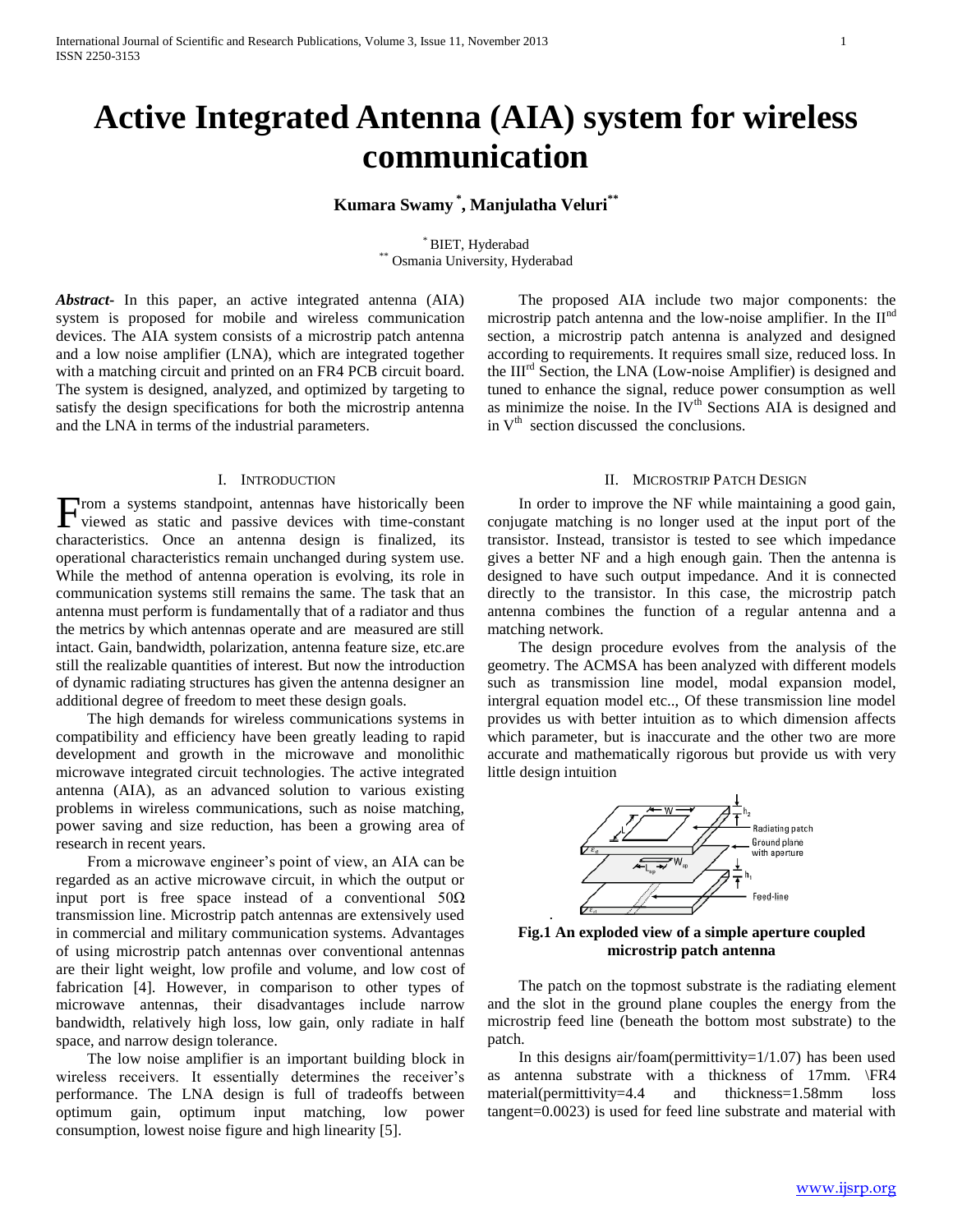permittivity=2.5, thickness=1.58mm and loss tangent=0.0023 is used for the radome substrate of the antenna.

 The 3D view of the design is shown below followed by the layout of the design:



**Fig.2 An exploded view of 3D View aperture coupled microstrip patch antenna layout in ADS**



**Fig.3 An exploded view of 2D View aperture coupled microstrip patch antenna layout in ADS.**

# **Parameters**:

Patch: Lp=48mm Wp=66mm patch substrate(radome):er=2.5 thickness=1.58mm loss tangent=0.0023,**Aperture:** La=40 Wa=7mm antenna substrate : er=1.07 thickness=17mm loss tangent=0.0009,**Feed line:** width=3mm stub length=5.5mm feed line substrate: er=4.4 thickness=1.58mm loss tangent=0.0009

# **Simulation results:**





The simulation results of the radiation pattern at 2.4 GHz are shown below:



**Figure 5: radiation patterns of microstrip patch antenna.**



**Figure 6: The 3D view of the radiation patter**

# III. LNA DESIGN

 LNA is an electronic amplifier used to amplify very weak signals. It is usually located very close to the detection device to reduce losses in the feed line. The growing wireless communication market has generated increasing interest in RF technologies. New technologies are developed to increase higher data rates and capacity, and to reduce the power dissipation for longer operation time. Low-voltage and low-power RF circuit design becomes a necessary requirement [5]. A block diagram of a typical AIA receiver front-end is shown in Figure 7. The main function of the LNA is to provide high enough signal gain to overcome the noise of the subsequent stages while adding the minimum possible noise.



Figure 4.1: block diagram of an active integrated antenna amplifier receiver front end

#### **Fig 7 A block diagram of a typical AIA receiver front-end**

# **LNA Parameters:**

**III.(a) Noise Figure and Noise Temperature** 

The noise Figure of an amplifier can be defined as: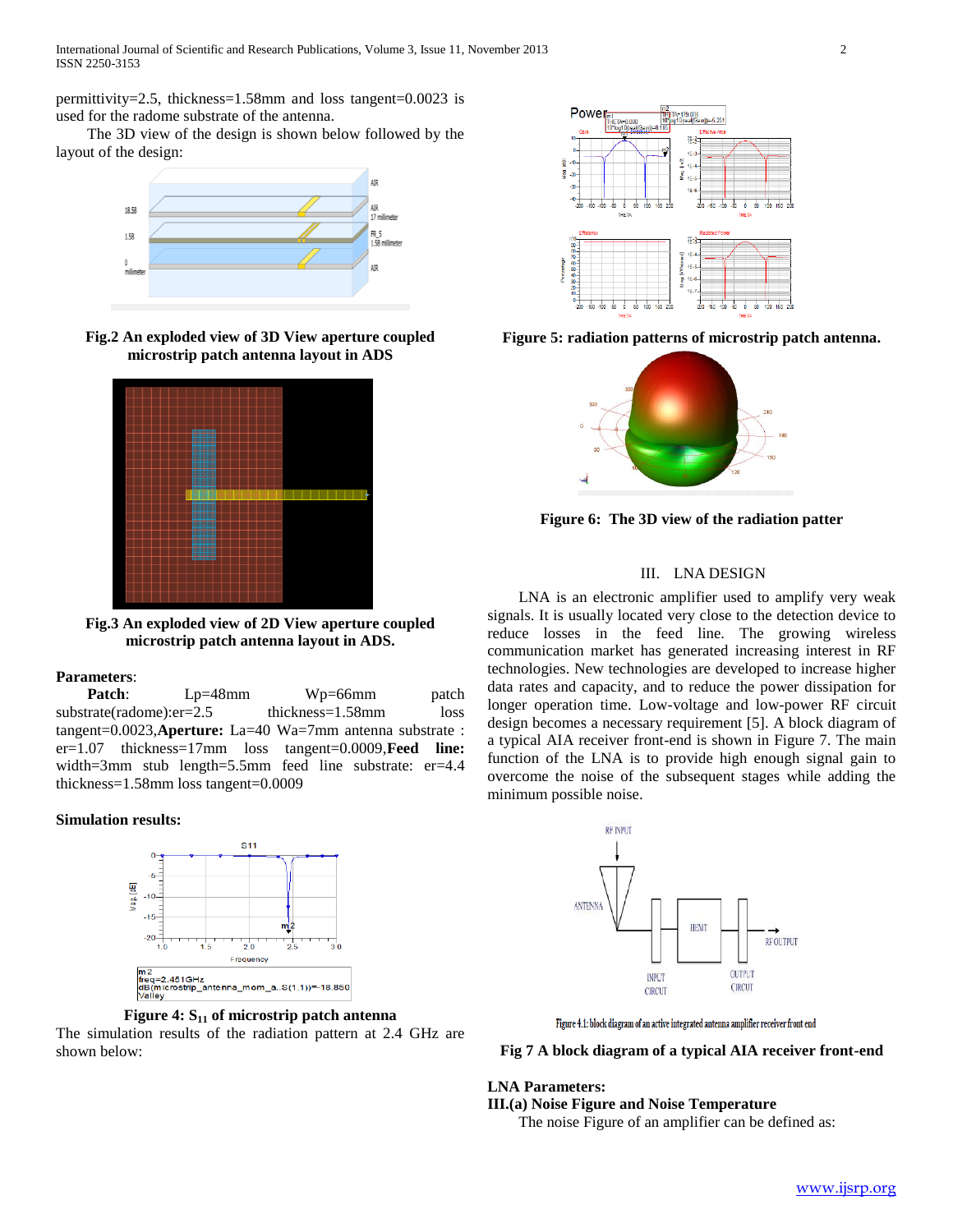International Journal of Scientific and Research Publications, Volume 3, Issue 11, November 2013 3 ISSN 2250-3153

$$
NF = \frac{S_{in}/N_{in}}{S_{out}/N_{out}}
$$

 $1.7877$ 

 The noise emitted by the amplifier is expressed by its Noise Temperature . The relationship between and NF is:

$$
I_e = I_0 \times (nr - 1)
$$
  

$$
F = F_1 + \frac{F_2 - 1}{G_1} + \frac{F_3 - 1}{G_1 G_2} + \dots + \frac{F_n - 1}{G_1 G_2 G_3 \dots G_{n-1}}
$$

 **III.(b)Gain:** There are many different definitions of gain for an amplifier. Normally, for an LNA, Power Gain refers to the gain measured when the source and load are 50 Ohms.It is defined as follows:

$$
Gain = 10 \log \left( \frac{P_{out}}{P_{in}} \right) dB
$$

For a single stage LNA, its noise figure is expressed as:

$$
NF = NF_{min} + 4R_n \frac{\left|\Gamma_s - \Gamma_{opt}\right|^2}{\left(1 - \left|\Gamma_s\right|^2\right)\left|1 - \Gamma_{opt}\right|^2}
$$

 **III.(c)Linearity :** 1 dB compression point and third-order intercept point are two important measures for weakly nonlinear systems and devices. In the design of LNA, the IP3 of the input LNA is normally chose to be a little higher, at least 20 dB higher than the input signal, to avoid much nonlinearity.

# **III. (1) LNA Design Consideration**

## **Impedance matching**

 Unlike the conventional design, where an antenna and amplifier are separated by a standard 50 Ohms transmission line and interconnects, in the AIA approach, an antenna is directly attached to the input of amplifier circuit. One of the main challenges in realizing AIA design is the effective impedance match of antenna element and amplifier as their impedance mismatch significantly deteriorates the performance of integrated devices. Because of the importance of both gain impedance matching, which provides the maximum gain of AIA device, and noise figure minimum impedance matching, which minimizes the NF value, an amplifier must be designed according to the impedance characteristics of antenna element [12].

## **DC Bias**

 The bias network determines the amplifier performance over temperature as well as RF drive. The DC bias condition of the RF transistor is usually established independently of the RF design. Power efficiency, stability, noise, thermal runway, and ease to use are the main concerns when selecting a bias configuration.

 The most common form of biasing in RF circuits is the current mirror. This basic stage is used everywhere and it acts like a current source. It takes a current as an input and this current is usually generated, along with all other references, by a circuit called a bandgap reference generator.



**Fig 8. Current mirror circuit**

 In the current mirror shown in Figure 8, the bandgap reference generator produces current and forces this current through Q1. Scaling the second transistor allows the current to be multiplied up and used to bias working transistors.

 In this LNA design, the transistor used is an NEC68030 NPN silicon transistor, with typical noise figure 1.76, gain 10.70, when Vce=6V, Ic=5mA. The amplifier is biased for class A operation, using current mirror method. The input and output of the transistor are conjugated matched to the source and load impedance, using microstrip stubs matching networks.

 The bias circuit works by adjusting the gate voltage to maintain a particular value of drain current. Figure 9 shows the ADS schematic simulation of the LNA design with bias circuit.



**Fig 9. ADS schematic simulation of the LNA design with bias circuit.**

 As the figure shows, the 1dB compression point is about 1dbm, which is a satisfying result, indicates that the linearity of this LNA design is acceptable.



**Figure 10. Linearity parameters of LNA**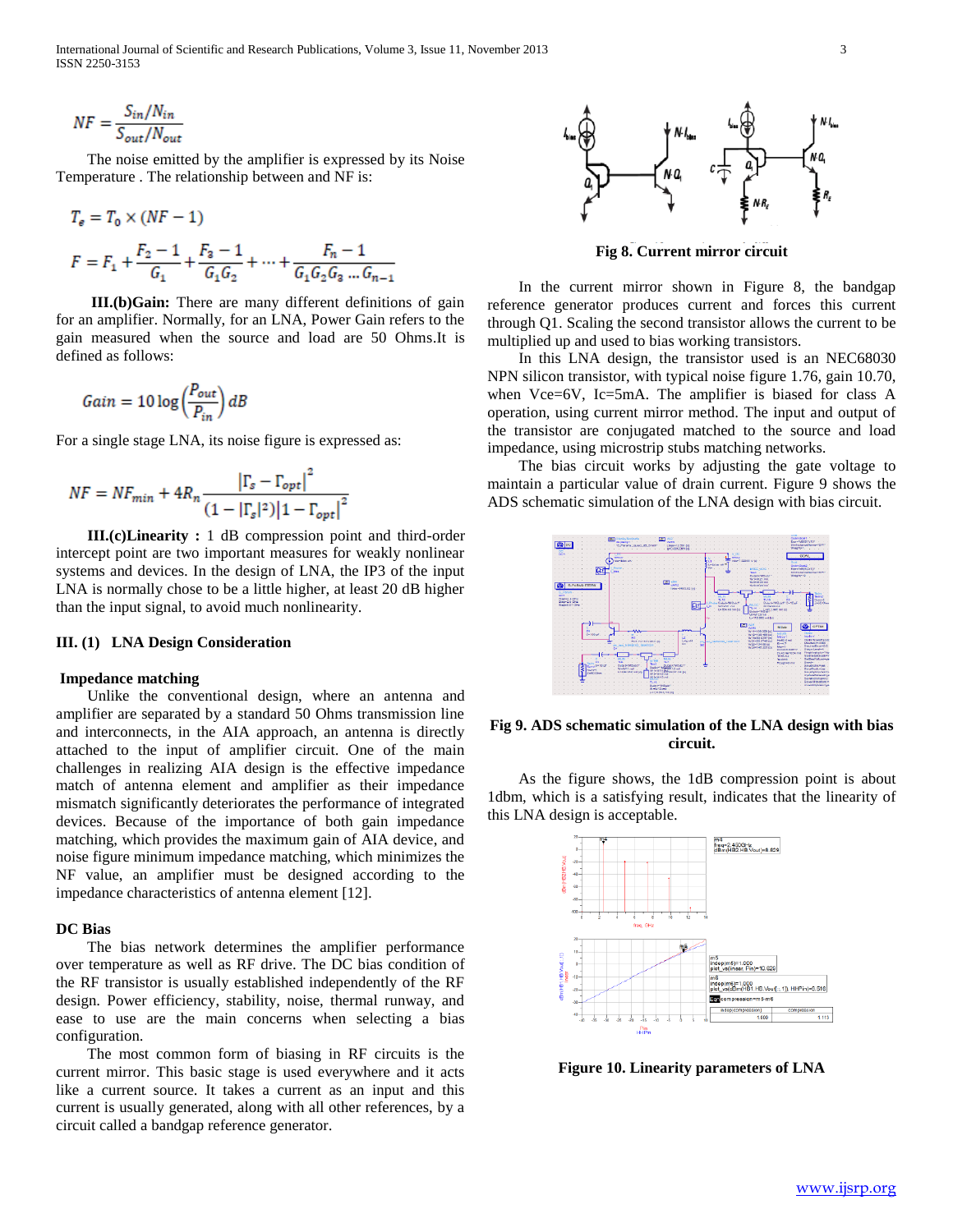| Parameter           | <b>Specification</b> | <b>Prediction</b> | Unit |
|---------------------|----------------------|-------------------|------|
| Frequency           | $24 - 25$            | $24 - 25$         | GHz  |
| <b>Noise Figure</b> | 2.7                  | 2.6               | dB   |
| Gain                | >9                   | 9.6               | dB   |
| Power consumption   | $50$                 | 50                | mW   |
| Source/load         | 50                   | 50                | Ohms |
| impedance           |                      |                   |      |
| 1dB compression     | Not specified        | 8.829             | dBm  |
| point               |                      |                   |      |

# **Table(1):Summary of simulated LNA performance**

# IV. DESIGN OF AIA

 Finally the designs of microstrip patch antenna and lownoise amplifier are combined together, tested and simulated using Agilent ADS. Figure (11) shows the schematic circuit of the complete AIA circuit, and Figure (12) display the layout design of the proposed AIA. Based on the simulation result shown in Figure (13)



**Figure 11: schematic circuit of the complete AIA design**



**Figure 12: Layout design of the AIA**



**Figure 13: simulation result of the complete AIA design**

## V. CONCLUSION

 In this paper, a design and simulation result of an active integrated antenna is presented. Compared to the conventional amplifying antenna, the new active integrated antenna leads to significant advantages such as compactness of the configuration, high power transmitting efficiency, and low noise. The antenna and the LNA performance match the specifications properly.

#### **REFERENCES**

- [1] Jenshan Lin and Tatsuo Itoh, "Active Integrated Antennas*", IEEE Transactions on Microwave Theory and Techniques*, Vol.42, NO.12, Dec, 1994, 2186-2194.
- [2] Zied haroumi, Lotfi osman, Ali gharsallah, "Efficient 2.45 GHz proximity coupled microstrip patch antenna design including harmonic rejection device for microwave energy transfer," *International Renewable Energy Congress*, November 5-7, 2010.
- [3] Constantine A. Balanis, *Antenna Theory Analysis and Design, 2nd ed.*  John Wiley & Sons, New York, 1997.
- [4] R.R. Garg, P. Bhartia, Inder Bahl, and A. Ittipiboon, *Microstrip Antenna Design Handbook*, Artech House, Nov. 2000, 317 -360.
- [5] Wan-Rone Liou, Mei-Ling Yeh, Chun-An Tsai, Shun-Hsyung Chang, "Design and Implementation of a Low-voltage 2.4-GHz Cmos RF Receiver Front-end for Wireless Communication," *Journal of marine science and technology*, 2005, 170-175.
- [6] Pozar D M and Voda S M, "A rigorous analysis of a microstripline fed patch antennas," *IEEE Trans. Antennas Propag.* **A-35** (12) 1343–9, 1987.
- [7] M I Ali and S Ohshima, "Effect of inset feeding on antenna properties in s superconducting microstrip antenna," *Supercond. Sci. Technol*. 18(2005) 1342-1347.
- [8] Lorena I. Basilio, Michael A.Khayat, Jeffery Williams, Stuart A.Long, "The Dependence of the Input Impedance on Feed Position of Probe and Microstrip 49 Line – Fed patch Antennas," *IEEE Trans. Antennas Propagat*, Vol.49, pp.45-47, Jan. 2001.
- [9] M. Ramesh and YIP KB, "Design Formula for Inset Fed Microstrip Patch Antenna," *Journal of Microwaves and Optoelectronics*, Vol.3, December 2003
- [10] J P Silver, Mos Common-source LNA Design Tutorial, http://www.odyseus.nildram.co.uk/
- [11] D.K. Shaeffer, T.H. Lee, *A 1.5 V,* "1.5G Hz CMOS low noise amplifier," *IEEE Journal of Solid-State Circuits*, 35 (2) (1999).